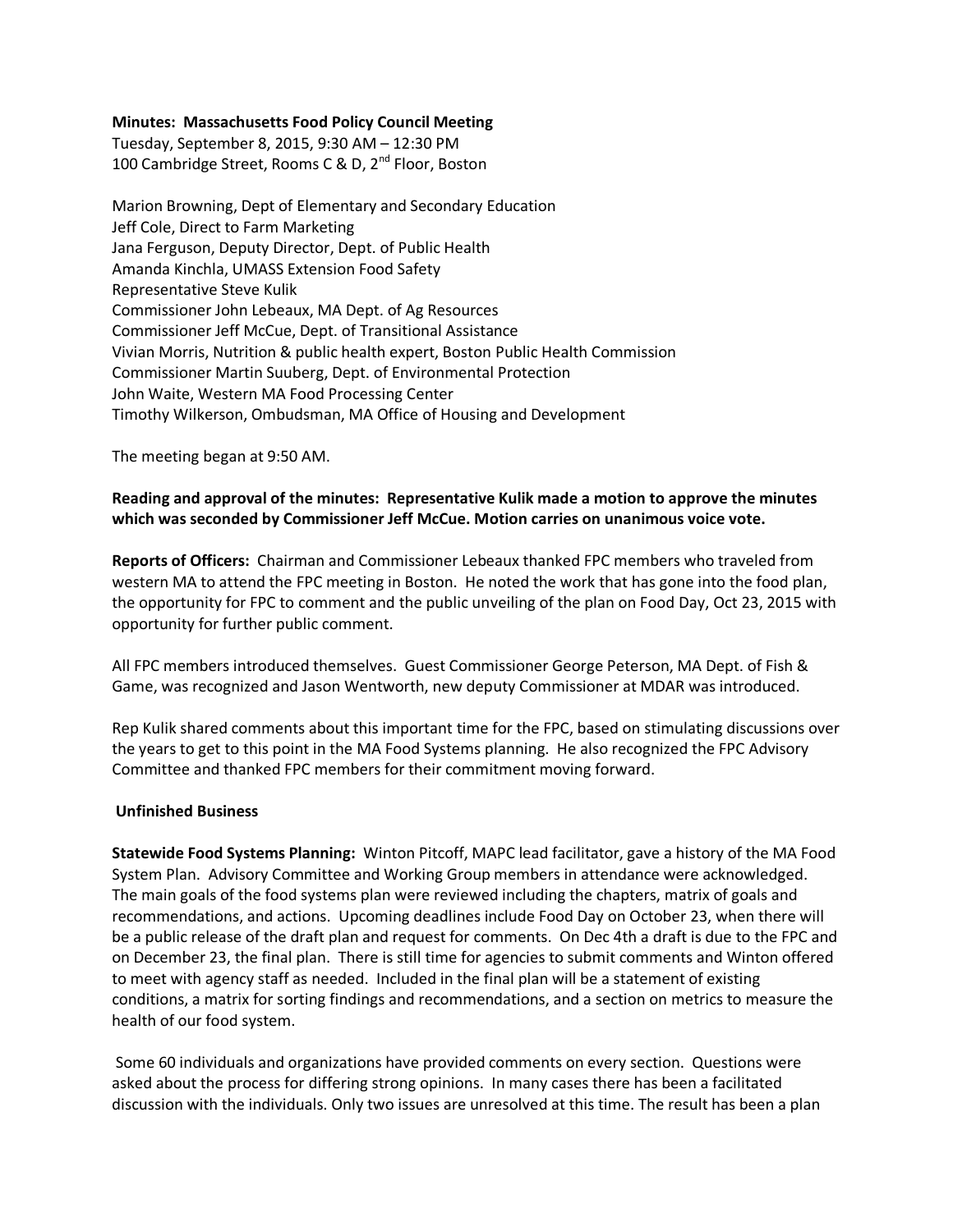that succeeds in delivering a consensus plan that is composed of meaningful and actionable items. In order include all input; differing opinions will be catalogued in an appendix.

Though the plan is organized by sections, systemic themes have emerged.

- Need for education, research, and technical assistance.
- Need for regulation to be reviewed and fine tuned through a regular process that is open and transparent.
- Need for Economic Development creating sustainability
- Need for equity
- Need for environmental consideration
- Need for networking, communication, collaboration especially important as we move into implementation.

Commissioner Peterson thanked the group for including fisheries as a part of the plan and the opportunity to collaborate moving forward. Several FPC members applauded the work completed on the MA Food Systems Plan. Representative Kulik shared the same sentiment and noted the opportunity to move forward apart from federal fishing regulations.

John Wait commented on the strong networking that is already happening as a result of the engagement process and Working Groups.

Commissioner McCue commented on the strong process and positive status of the plan. An early implementation task can be to look at procurement policies in state agencies to be able to increase purchases of local products. He emphasized metrics were important to be able to measure progress.

Vivien Morris shared that the work has been outstanding and has met expectations as a robust plan with has equity held throughout. Continuing the Working Groups in some form should be considered, as well as a focus on local community involvement.

An implementation discussion ensued which covered possible models, working structures, noted some existing networks and opportunities for further networking, stated the need to be sure there is grass roots involvement along with FPC, state and local agency, and legislative activity , and the need for metrics and targets:

Amanda Kinchla mentioned the importance of the FSMA rule being out in terms of a point of transition which will require state and regional planning efforts. Educational and technical assistance initiatives are needed to help small growers and processors through this phase. Though many growers will be exempt, their customers will require a plan. Retailers require food safety documentation.

Jana Ferguson noted the wide range of the Food Plan scope and was interested to hear how some of the intractable positions were addressed. She emphasized the need for networking where there are overlaps and opportunities to collaborate for education and technical assistance, considering that food safety is a critical component of the viability of the food and ag system.

Commissioner Suuberg commented on the plan's strong education and outreach focus, considering the agencies interest in stakeholders including municipalities and associations regarding use of food waster including anaerobic digestion and promoting compliance.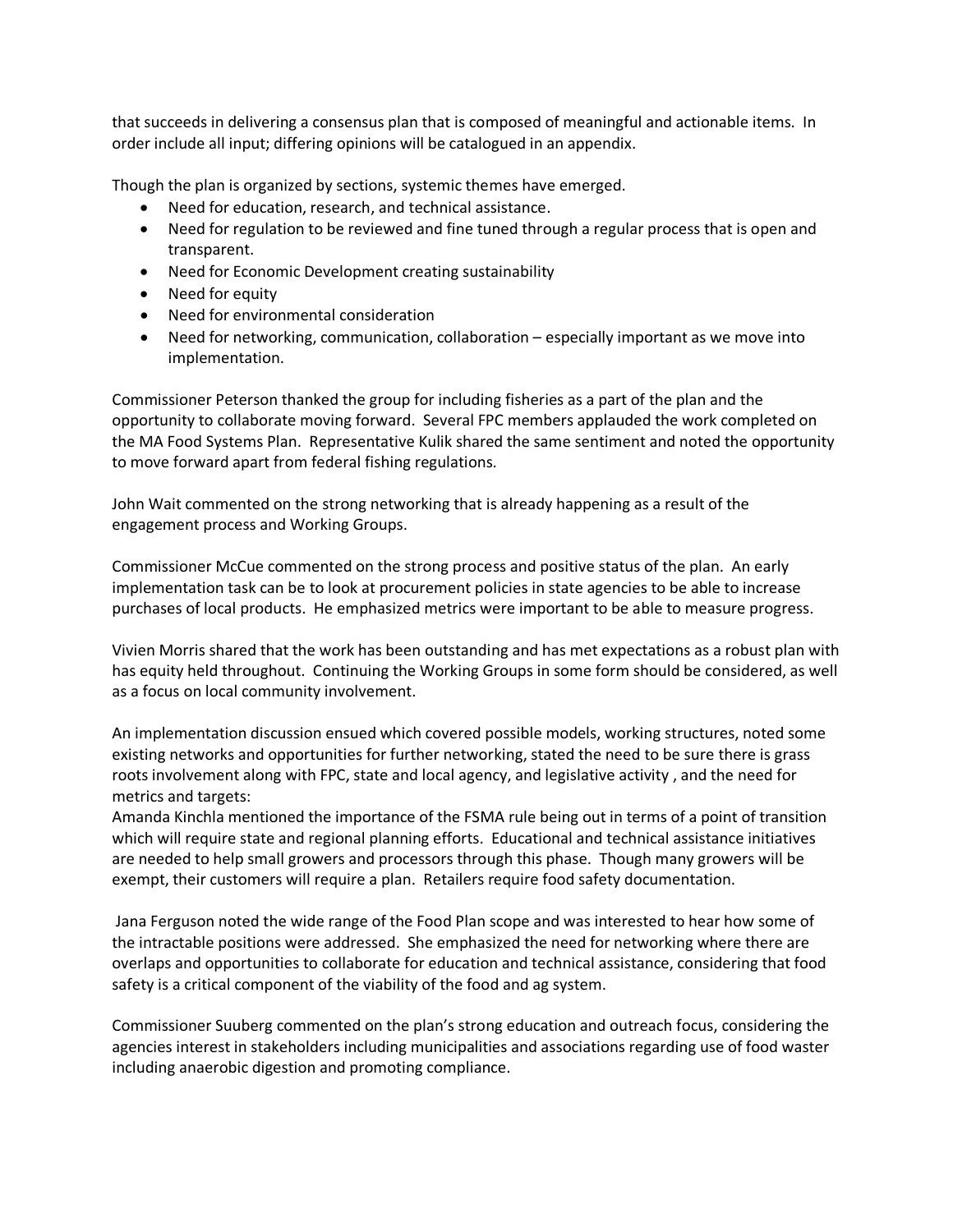**FINI Update:** Frank Martinez Nocito, Department of Transitional Assistance: On April 1, DTA was awarded a USDA Grant through FINI - an interdepartmental effort with DTA and MDAR and a broach coalition of statewide partners to expand the pilot HIP project to service participants statewide, building off a national best practice and a first in the nation with a new incentive to SNAP clients. Project design - this will be a 100% match for each SNAP dollar spent at farm stands, farmers markets, mobile markets and CSAs. The incentives are calculated and applied to clients EBT cards and would be available immediately. The maximum benefit will be tapped on monthly bases on a household side, 40, 60 or \$80. The overall HIP project goal is to reduce barriers to participation barriers at these four points of sale, and inform opportunity for future programs. FINI is currently in the planning and start up phase with a five year grant with some overlapping phases. The implementation will begin on April 1, 2017 for three years. While the focus is on fresh produce, canned, dried of frozen product is eligible. The program ends March 2020. There are a number of stakeholder meetings coming up at the end of the month and the schedule will be forwarded on if anyone wants to sit in. Webinars will also be available. FINI will be included on the next FPC agenda when there can be more focus on this initiative. DTA feels fortunate for the partnerships in this statewide initiative. Several FPC members commended DTA for this initiative.

### **New Business**

**Update on the MA Food Trust**: Next steps were provided by Maddie Ribble, Policy Director, MA Public Health Association, a broad and diverse membership group across the state comprised by folks who care about food access. The MA Food Trust Program has passed but has not been funded yet. Other states are being used as models on how to comingle funds.

The initial focus had been on food retail but this program is much broader and looks at many other food ventures. Flexible financing to meet community needs for new retailers and jobs in low and moderate income facilities with loans, grants and technical assistance are included. Data shows many communities don't have strong access to healthy food. Over a million MA residents live in low and moderate communities - in almost every rural community and many urban areas. The program awaits funding appropriation.

# **Member Announcements**

MDAR, Rose Arruda: Food Day at the State House, Friday, October 23 Announcement of Food Plan, There are over 600 Food Day related activities being planned across the state this year, including the release of the MA Food Systems plan at the State House 9:30 - 11:30 AM, followed by a discussion about the plan at the Boston Public Market kitchen "Let's Talk About Food," 12 - 1 PM. Last year the Food Plan was kicked off on Food Day, so it's come full circle.

Commissioner Lebeaux suggested that the FPC may accept rather than adopt the MA Food Systems Plan when it is completed in December, since there may be some conflicting points of view. The next meeting of the FPC will be after final draft is delivered to the FPC. There after the next work will be implementation plan. It will take a life on its own and some things will happen organically, but the FPC should find a number of recommendations that we have consensus on as priorities and how we may put them into action.